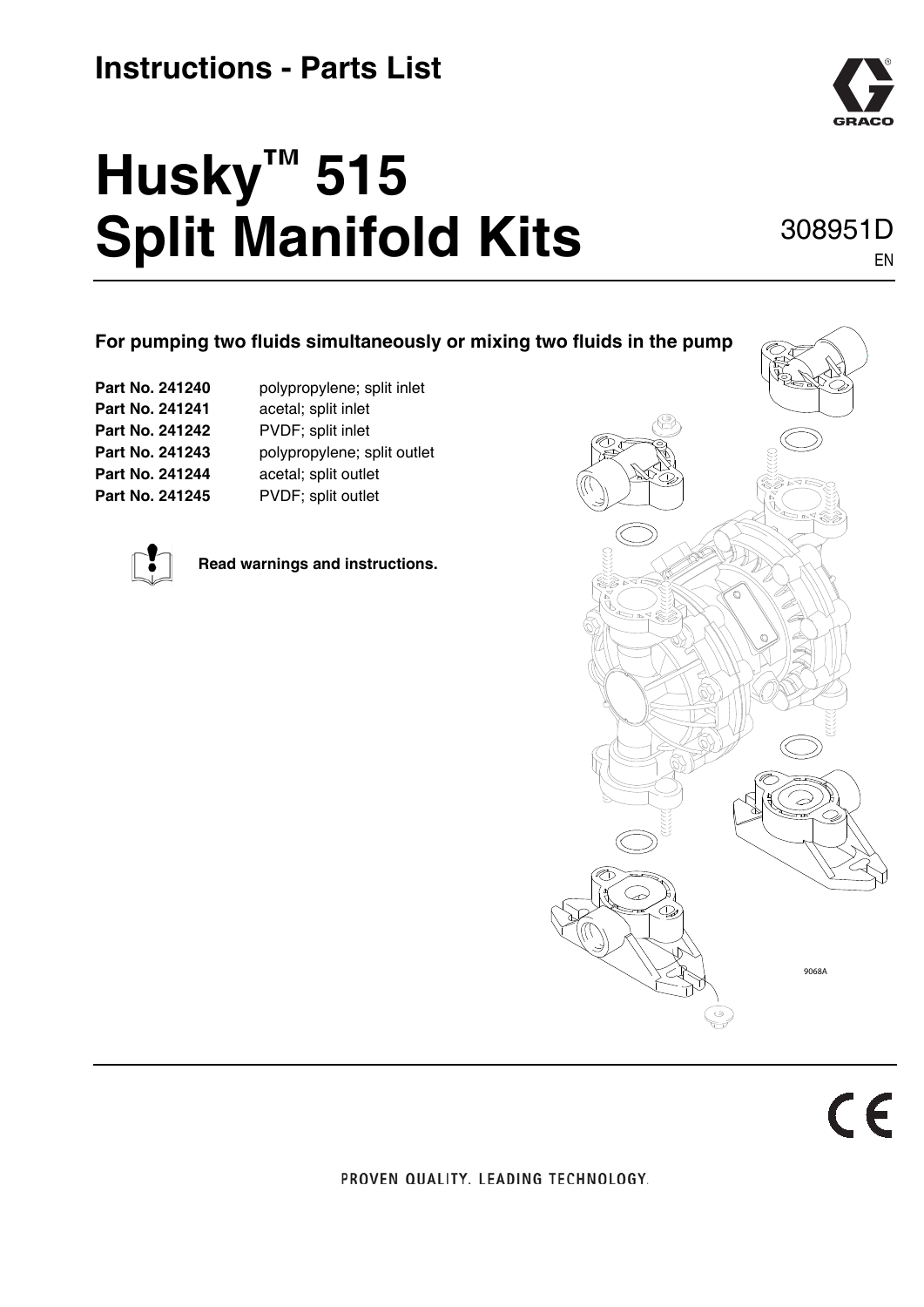### **Installation**

### <span id="page-1-0"></span>**Pressure Relief Procedure**

## **WARNING**

#### **PRESSURIZED EQUIPMENT HAZARD**

The equipment stays pressurized until pressure is manually relieved. To reduce the risk of serious injury from pressurized fluid, accidental spray, or splashing fluid, follow this procedure whenever you

- Are instructed to relieve pressure
- Stop pumping
- Check, clean, or service any system equipment
- Install or clean fluid nozzles
- 1. Shut off the air to the pump.
- 2. Open the dispensing valve, if used.
- 3. Open the fluid drain valve to relieve all fluid pressure, and have a container ready to catch the drainage.
- 4. Acetal Pumps Only: Ground the pump using the 114882 ground screw fastened to the outlet manifold.

### **WARNING**

### **FIRE AND EXPLOSION HAZARD**

*Never* use a polypropylene or Kynar® pump with non-conductive flammable fluids as specified by your local fire protection code. Consult your fluid supplier to determine the conductivity or resistivity of your fluid.

### **Replacing the Manifolds**



1. **Relieve the pressure.** See **[Pressure Relief](#page-1-0)  [Procedure](#page-1-0)** at left.

- 2. Remove the four manifold nuts (called out by Note 1 in the Parts Drawing) and the manifold that you are going to replace with split manifolds.
- 3. Install the new o-rings and the new split inlet or outlet manifolds, and torque the manifold nuts to 80 to 90 in-lb (9 to 10 N-m).

**NOTE:** Make sure all manifold o-rings are positioned correctly before you fasten the manifold.

4. Prolonged exposure to UV radiation will degrade natural polypropylene components of the pumps. To prevent potential injury or equipment damage, do not expose pump or the plastic components to direct sunlight for prolonged periods.

**NOTE:** Pumps with duckbill check valves are shipped with the inlet manifold on top and the outlet manifold on the bottom. See **Inlet and Outlet for Pumps with Duckbill Check Valves** in the Service section of instruction manual 308981.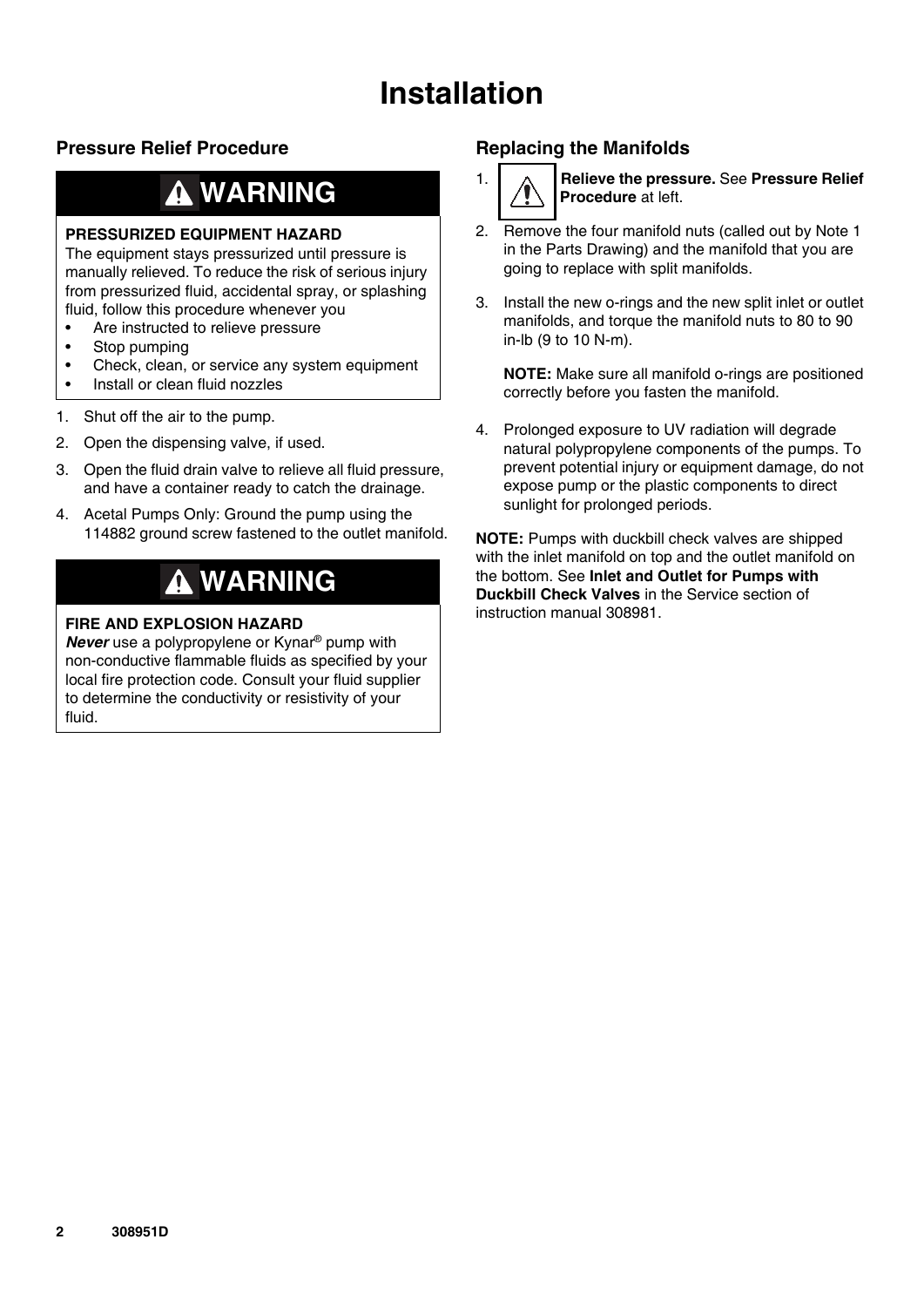### **Parts**

#### **Part No. 241240 polypropylene; split inlet**

| Part No. | <b>Description</b>   | Qtv |
|----------|----------------------|-----|
| 194346   | Split inlet manifold | 0   |
| 114849   | Encapsulated o-ring  | ≘   |

### **Part No. 241241 acetal; split inlet**

| Part No. | <b>Description</b>   | Qtv |
|----------|----------------------|-----|
| 194347   | Split inlet manifold |     |
| 114849   | Encapsulated o-ring  | 2   |

#### **Part No. 241242 PVDF; split inlet**

 $\overline{\phantom{0}}$ 

| Part No. | <b>Description</b>   | Qtv |
|----------|----------------------|-----|
| 194349   | Split inlet manifold | 2   |
| 114849   | Encapsulated o-ring  | 0   |

### **Part No. 241244 acetal; split outlet**

| Part No. | <b>Description</b>   | Qtv |
|----------|----------------------|-----|
| 194350   | Split inlet manifold | 2   |
| 114849   | Encapsulated o-ring  | 2   |
| 114882   | Grounding screw      |     |

#### Part No. 241245 PVDF; split outlet

| Part No. | <b>Description</b>   | Qtv |
|----------|----------------------|-----|
| 194351   | Split inlet manifold | Ω   |
| 114849   | Encapsulated o-ring  | 0   |